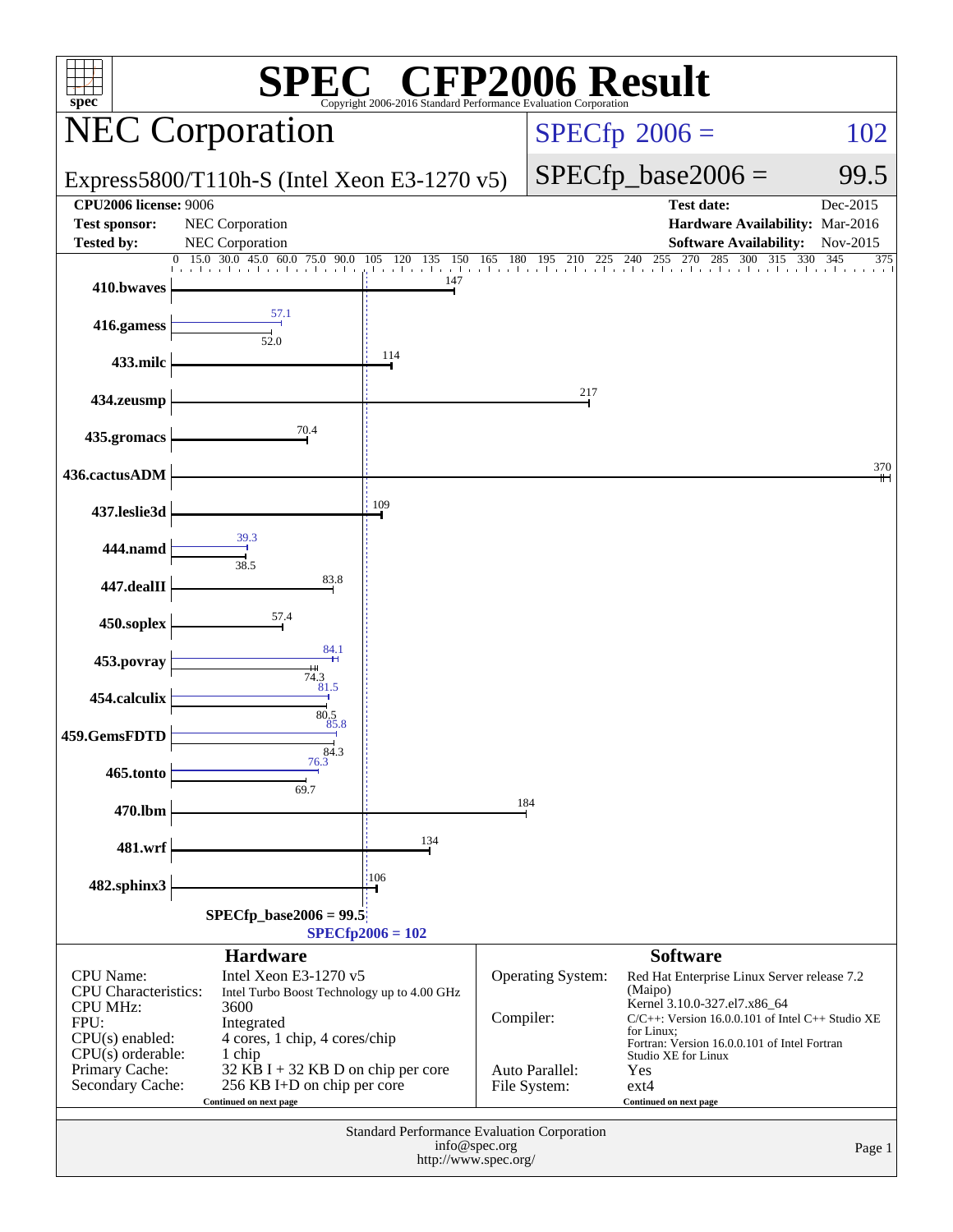

## NEC Corporation

### $SPECfp2006 = 102$  $SPECfp2006 = 102$

Express5800/T110h-S (Intel Xeon E3-1270 v5)

 $SPECTp\_base2006 = 99.5$ 

| <b>CPU2006 license: 9006</b>                                               |                                                                                                             |                                                                                    | <b>Test date:</b>                                          | Dec-2015 |
|----------------------------------------------------------------------------|-------------------------------------------------------------------------------------------------------------|------------------------------------------------------------------------------------|------------------------------------------------------------|----------|
| <b>Test sponsor:</b>                                                       | NEC Corporation                                                                                             |                                                                                    | Hardware Availability: Mar-2016                            |          |
| <b>Tested by:</b>                                                          | NEC Corporation                                                                                             |                                                                                    | <b>Software Availability:</b>                              | Nov-2015 |
| L3 Cache:<br>Other Cache:<br>Memory:<br>Disk Subsystem:<br>Other Hardware: | 8 MB I+D on chip per chip<br>None<br>16 GB (2 x 8 GB 2Rx8 PC4-2133P-E)<br>1 x 500 GB SATA, 7200 RPM<br>None | <b>System State:</b><br><b>Base Pointers:</b><br>Peak Pointers:<br>Other Software: | Run level 3 (multi-user)<br>64-bit<br>$32/64$ -bit<br>None |          |

|                   |                                                                                                          |              |                |       | <b>Results Table</b> |             |                |              |                |              |                |              |
|-------------------|----------------------------------------------------------------------------------------------------------|--------------|----------------|-------|----------------------|-------------|----------------|--------------|----------------|--------------|----------------|--------------|
|                   | <b>Base</b>                                                                                              |              |                |       |                      | <b>Peak</b> |                |              |                |              |                |              |
| <b>Benchmark</b>  | <b>Seconds</b>                                                                                           | <b>Ratio</b> | <b>Seconds</b> | Ratio | <b>Seconds</b>       | Ratio       | <b>Seconds</b> | <b>Ratio</b> | <b>Seconds</b> | <b>Ratio</b> | <b>Seconds</b> | <b>Ratio</b> |
| 410.bwayes        | 92.6                                                                                                     | 147          | 92.3           | 147   | 92.6                 | 147         | 92.6           | 147          | 92.3           | 147          | 92.6           | 147          |
| 416.gamess        | 376                                                                                                      | 52.1         | 376            | 52.0  | 376                  | 52.0        | 343            | 57.1         | 343            | 57.1         | 343            | 57.0         |
| $433$ .milc       | 80.4                                                                                                     | 114          | 80.2           | 114   | 80.6                 | 114         | 80.4           | 114          | 80.2           | 114          | 80.6           | 114          |
| 434.zeusmp        | 42.0                                                                                                     | 217          | 42.0           | 217   | 41.9                 | 217         | 42.0           | 217          | 42.0           | 217          | 41.9           | 217          |
| 435 gromacs       | 101                                                                                                      | 70.5         | 101            | 70.4  | 101                  | 70.4        | 101            | 70.5         | 101            | 70.4         | <b>101</b>     | 70.4         |
| 436.cactusADM     | 32.3                                                                                                     | 370          | 32.0           | 374   | 32.4                 | 369         | 32.3           | 370          | 32.0           | 374          | 32.4           | 369          |
| 437.leslie3d      | 86.3                                                                                                     | 109          | 85.9           | 109   | 86.2                 | 109         | 86.3           | 109          | 85.9           | 109          | 86.2           | <u>109</u>   |
| 444.namd          | 208                                                                                                      | 38.6         | 209            | 38.3  | 208                  | 38.5        | 204            | 39.3         | 204            | 39.2         | 204            | 39.3         |
| 447.dealII        | 136                                                                                                      | 84.0         | 137            | 83.7  | 136                  | 83.8        | 136            | 84.0         | 137            | 83.7         | 136            | 83.8         |
| $450$ .soplex     | 145                                                                                                      | 57.4         | 145            | 57.4  | 145                  | 57.7        | 145            | 57.4         | 145            | 57.4         | 145            | 57.7         |
| 453.povray        | 70.3                                                                                                     | 75.7         | 71.6           | 74.3  | 73.5                 | 72.4        | 63.3           | 84.1         | 61.6           | 86.4         | 63.6           | 83.6         |
| 454.calculix      | 103                                                                                                      | 80.4         | 102            | 80.6  | 102                  | 80.5        | 101            | 81.6         | <b>101</b>     | 81.5         | 101            | 81.3         |
| 459.GemsFDTD      | 126                                                                                                      | 84.3         | 126            | 84.3  | 126                  | 84.3        | 124            | 85.8         | 124            | 85.8         | 124            | 85.8         |
| 465.tonto         | 141                                                                                                      | 69.7         | 141            | 69.7  | 141                  | 69.6        | 129            | 76.3         | 129            | 76.3         | 129            | 76.4         |
| 470.1bm           | 74.6                                                                                                     | 184          | 74.6           | 184   | 74.5                 | 184         | 74.6           | 184          | 74.6           | 184          | 74.5           | 184          |
| 481.wrf           | 83.2                                                                                                     | 134          | 83.2           | 134   | 83.4                 | 134         | 83.2           | 134          | 83.2           | 134          | 83.4           | 134          |
| $482$ .sphinx $3$ | 183                                                                                                      | 106          | 183            | 106   | 182                  | 107         | 183            | 106          | 183            | 106          | 182            | 107          |
|                   | Results appear in the order in which they were run. Bold underlined text indicates a median measurement. |              |                |       |                      |             |                |              |                |              |                |              |

### **[Operating System Notes](http://www.spec.org/auto/cpu2006/Docs/result-fields.html#OperatingSystemNotes)**

Stack size set to unlimited using "ulimit -s unlimited"

### **[Platform Notes](http://www.spec.org/auto/cpu2006/Docs/result-fields.html#PlatformNotes)**

 BIOS Settings: Power Management Policy: Custom Energy Performance: Performance Hyper-Threading: Disabled

> Standard Performance Evaluation Corporation [info@spec.org](mailto:info@spec.org) <http://www.spec.org/>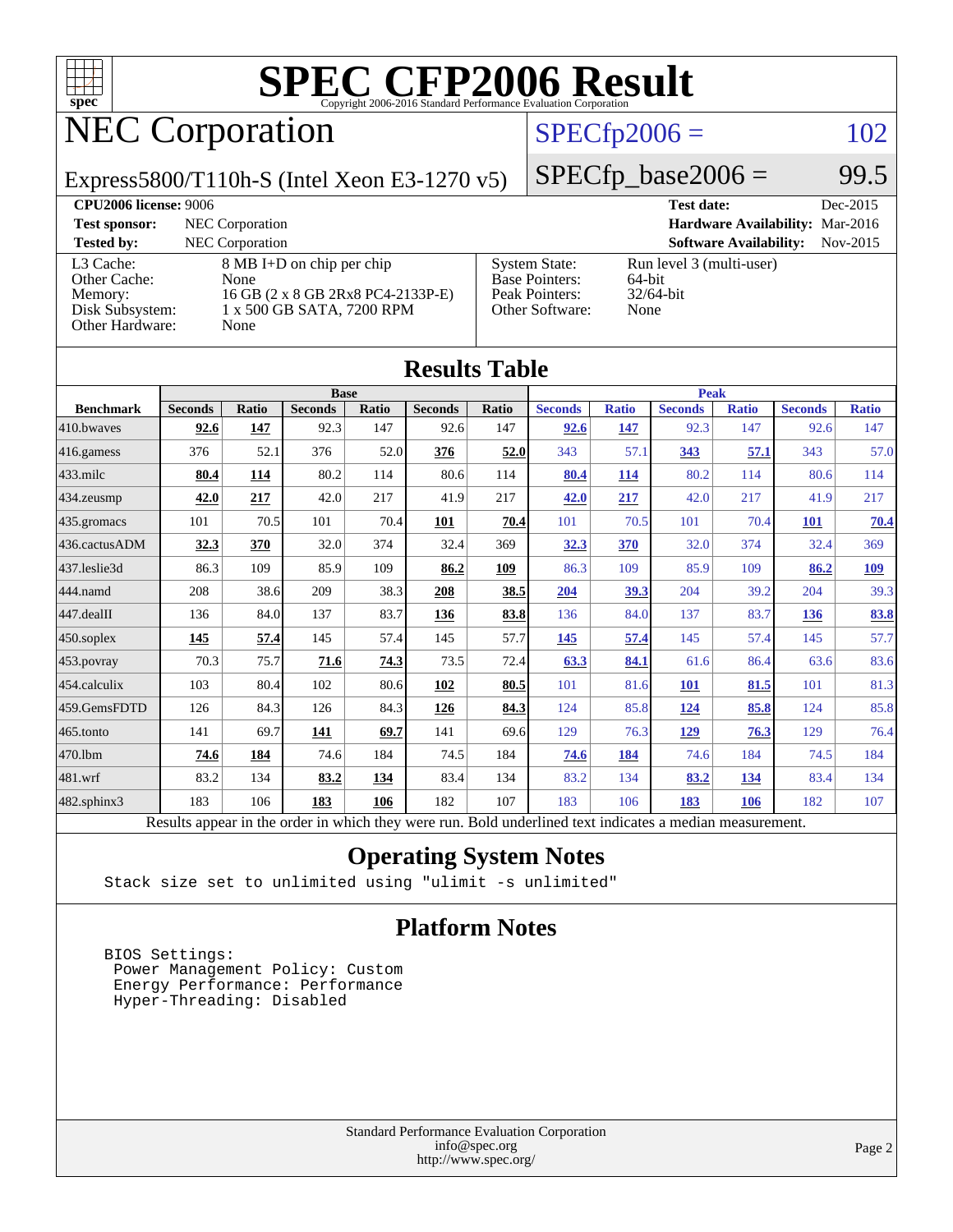

## NEC Corporation

 $SPECTp2006 = 102$ 

Express5800/T110h-S (Intel Xeon E3-1270 v5)

**[Test sponsor:](http://www.spec.org/auto/cpu2006/Docs/result-fields.html#Testsponsor)** NEC Corporation **[Hardware Availability:](http://www.spec.org/auto/cpu2006/Docs/result-fields.html#HardwareAvailability)** Mar-2016

 $SPECTp\_base2006 = 99.5$ **[CPU2006 license:](http://www.spec.org/auto/cpu2006/Docs/result-fields.html#CPU2006license)** 9006 **[Test date:](http://www.spec.org/auto/cpu2006/Docs/result-fields.html#Testdate)** Dec-2015

**[Tested by:](http://www.spec.org/auto/cpu2006/Docs/result-fields.html#Testedby)** NEC Corporation **[Software Availability:](http://www.spec.org/auto/cpu2006/Docs/result-fields.html#SoftwareAvailability)** Nov-2015

### **[General Notes](http://www.spec.org/auto/cpu2006/Docs/result-fields.html#GeneralNotes)**

Environment variables set by runspec before the start of the run: KMP\_AFFINITY = "granularity=fine,compact,1,0" LD\_LIBRARY\_PATH = "/home/cpu2006/libs/32:/home/cpu2006/libs/64:/home/cpu2006/sh" OMP\_NUM\_THREADS = "4"

 Binaries compiled on a system with 1x Intel Core i5-4670K CPU + 32GB memory using RedHat EL 7.1 Transparent Huge Pages enabled with: echo always > /sys/kernel/mm/transparent\_hugepage/enabled

### **[Base Compiler Invocation](http://www.spec.org/auto/cpu2006/Docs/result-fields.html#BaseCompilerInvocation)**

[C benchmarks](http://www.spec.org/auto/cpu2006/Docs/result-fields.html#Cbenchmarks):  $-m64$ 

[C++ benchmarks:](http://www.spec.org/auto/cpu2006/Docs/result-fields.html#CXXbenchmarks) [icpc -m64](http://www.spec.org/cpu2006/results/res2016q1/cpu2006-20160125-38918.flags.html#user_CXXbase_intel_icpc_64bit_bedb90c1146cab66620883ef4f41a67e)

[Fortran benchmarks](http://www.spec.org/auto/cpu2006/Docs/result-fields.html#Fortranbenchmarks): [ifort -m64](http://www.spec.org/cpu2006/results/res2016q1/cpu2006-20160125-38918.flags.html#user_FCbase_intel_ifort_64bit_ee9d0fb25645d0210d97eb0527dcc06e)

[Benchmarks using both Fortran and C](http://www.spec.org/auto/cpu2006/Docs/result-fields.html#BenchmarksusingbothFortranandC): [icc -m64](http://www.spec.org/cpu2006/results/res2016q1/cpu2006-20160125-38918.flags.html#user_CC_FCbase_intel_icc_64bit_0b7121f5ab7cfabee23d88897260401c) [ifort -m64](http://www.spec.org/cpu2006/results/res2016q1/cpu2006-20160125-38918.flags.html#user_CC_FCbase_intel_ifort_64bit_ee9d0fb25645d0210d97eb0527dcc06e)

### **[Base Portability Flags](http://www.spec.org/auto/cpu2006/Docs/result-fields.html#BasePortabilityFlags)**

| 410.bwaves: -DSPEC CPU LP64                 |                                                                |
|---------------------------------------------|----------------------------------------------------------------|
| 416.gamess: -DSPEC_CPU_LP64                 |                                                                |
| 433.milc: -DSPEC CPU LP64                   |                                                                |
| 434.zeusmp: -DSPEC_CPU_LP64                 |                                                                |
| 435.gromacs: -DSPEC_CPU_LP64 -nofor_main    |                                                                |
| 436.cactusADM: -DSPEC CPU LP64 -nofor main  |                                                                |
| 437.leslie3d: -DSPEC CPU LP64               |                                                                |
| 444.namd: -DSPEC CPU LP64                   |                                                                |
| 447.dealII: -DSPEC CPU LP64                 |                                                                |
| 450.soplex: -DSPEC_CPU_LP64                 |                                                                |
| 453.povray: -DSPEC_CPU_LP64                 |                                                                |
| 454.calculix: - DSPEC CPU LP64 - nofor main |                                                                |
| 459. GemsFDTD: - DSPEC CPU LP64             |                                                                |
| 465.tonto: - DSPEC CPU LP64                 |                                                                |
| 470.1bm: - DSPEC CPU LP64                   |                                                                |
|                                             | 481.wrf: -DSPEC_CPU_LP64 -DSPEC_CPU_CASE_FLAG -DSPEC_CPU_LINUX |
| 482.sphinx3: -DSPEC_CPU_LP64                |                                                                |
|                                             |                                                                |

| <b>Standard Performance Evaluation Corporation</b> |
|----------------------------------------------------|
| info@spec.org                                      |
| http://www.spec.org/                               |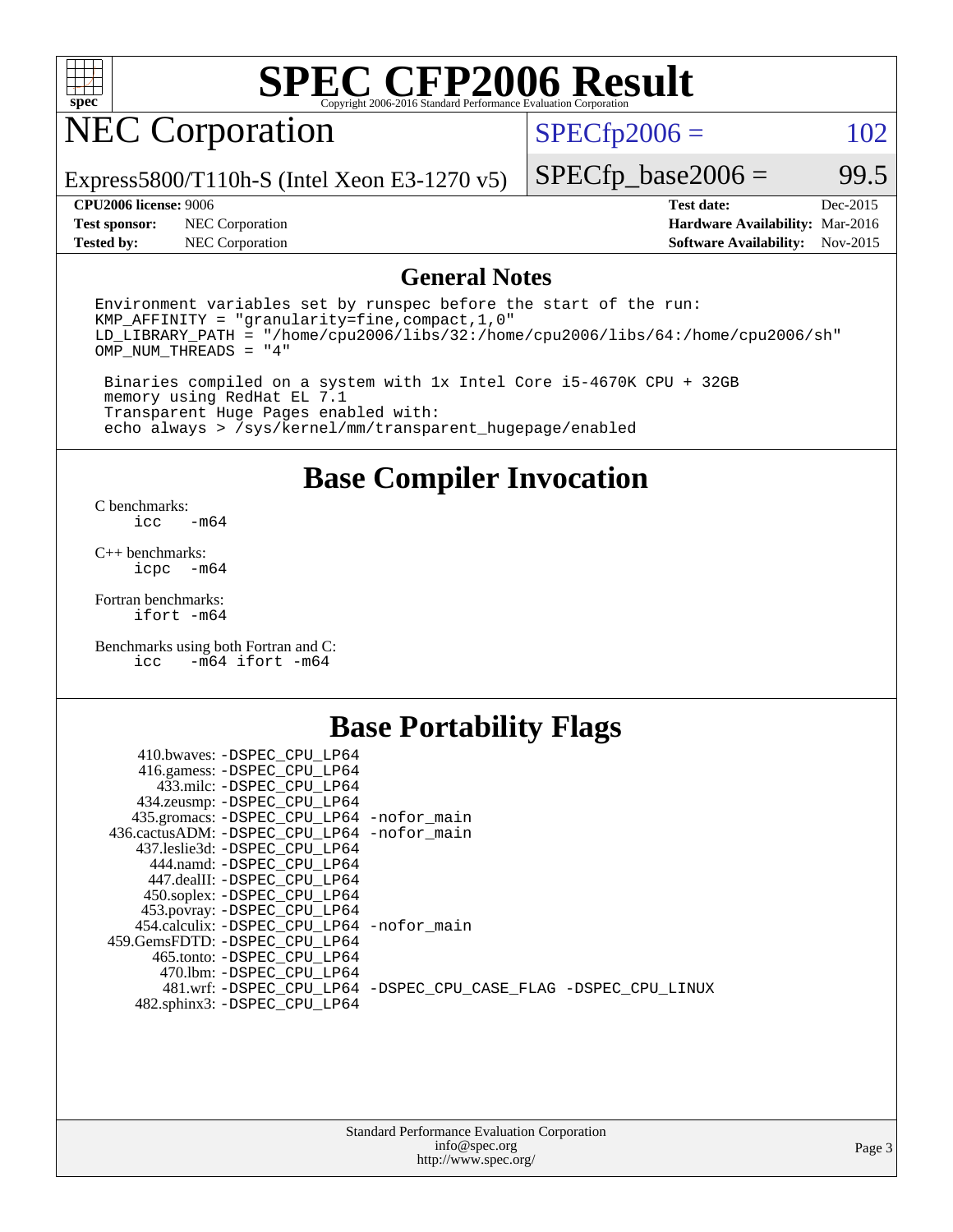

## NEC Corporation

 $SPECTp2006 = 102$ 

Express5800/T110h-S (Intel Xeon E3-1270 v5)

#### **[CPU2006 license:](http://www.spec.org/auto/cpu2006/Docs/result-fields.html#CPU2006license)** 9006 **[Test date:](http://www.spec.org/auto/cpu2006/Docs/result-fields.html#Testdate)** Dec-2015

**[Test sponsor:](http://www.spec.org/auto/cpu2006/Docs/result-fields.html#Testsponsor)** NEC Corporation **[Hardware Availability:](http://www.spec.org/auto/cpu2006/Docs/result-fields.html#HardwareAvailability)** Mar-2016

 $SPECTp\_base2006 = 99.5$ 

**[Tested by:](http://www.spec.org/auto/cpu2006/Docs/result-fields.html#Testedby)** NEC Corporation **[Software Availability:](http://www.spec.org/auto/cpu2006/Docs/result-fields.html#SoftwareAvailability)** Nov-2015

### **[Base Optimization Flags](http://www.spec.org/auto/cpu2006/Docs/result-fields.html#BaseOptimizationFlags)**

[C benchmarks](http://www.spec.org/auto/cpu2006/Docs/result-fields.html#Cbenchmarks): [-xCORE-AVX2](http://www.spec.org/cpu2006/results/res2016q1/cpu2006-20160125-38918.flags.html#user_CCbase_f-xAVX2_5f5fc0cbe2c9f62c816d3e45806c70d7) [-ipo](http://www.spec.org/cpu2006/results/res2016q1/cpu2006-20160125-38918.flags.html#user_CCbase_f-ipo) [-O3](http://www.spec.org/cpu2006/results/res2016q1/cpu2006-20160125-38918.flags.html#user_CCbase_f-O3) [-no-prec-div](http://www.spec.org/cpu2006/results/res2016q1/cpu2006-20160125-38918.flags.html#user_CCbase_f-no-prec-div) [-parallel](http://www.spec.org/cpu2006/results/res2016q1/cpu2006-20160125-38918.flags.html#user_CCbase_f-parallel) [-opt-prefetch](http://www.spec.org/cpu2006/results/res2016q1/cpu2006-20160125-38918.flags.html#user_CCbase_f-opt-prefetch) [-ansi-alias](http://www.spec.org/cpu2006/results/res2016q1/cpu2006-20160125-38918.flags.html#user_CCbase_f-ansi-alias)

[C++ benchmarks:](http://www.spec.org/auto/cpu2006/Docs/result-fields.html#CXXbenchmarks) [-xCORE-AVX2](http://www.spec.org/cpu2006/results/res2016q1/cpu2006-20160125-38918.flags.html#user_CXXbase_f-xAVX2_5f5fc0cbe2c9f62c816d3e45806c70d7) [-ipo](http://www.spec.org/cpu2006/results/res2016q1/cpu2006-20160125-38918.flags.html#user_CXXbase_f-ipo) [-O3](http://www.spec.org/cpu2006/results/res2016q1/cpu2006-20160125-38918.flags.html#user_CXXbase_f-O3) [-no-prec-div](http://www.spec.org/cpu2006/results/res2016q1/cpu2006-20160125-38918.flags.html#user_CXXbase_f-no-prec-div) [-opt-prefetch](http://www.spec.org/cpu2006/results/res2016q1/cpu2006-20160125-38918.flags.html#user_CXXbase_f-opt-prefetch) [-ansi-alias](http://www.spec.org/cpu2006/results/res2016q1/cpu2006-20160125-38918.flags.html#user_CXXbase_f-ansi-alias)

[Fortran benchmarks](http://www.spec.org/auto/cpu2006/Docs/result-fields.html#Fortranbenchmarks): [-xCORE-AVX2](http://www.spec.org/cpu2006/results/res2016q1/cpu2006-20160125-38918.flags.html#user_FCbase_f-xAVX2_5f5fc0cbe2c9f62c816d3e45806c70d7) [-ipo](http://www.spec.org/cpu2006/results/res2016q1/cpu2006-20160125-38918.flags.html#user_FCbase_f-ipo) [-O3](http://www.spec.org/cpu2006/results/res2016q1/cpu2006-20160125-38918.flags.html#user_FCbase_f-O3) [-no-prec-div](http://www.spec.org/cpu2006/results/res2016q1/cpu2006-20160125-38918.flags.html#user_FCbase_f-no-prec-div) [-parallel](http://www.spec.org/cpu2006/results/res2016q1/cpu2006-20160125-38918.flags.html#user_FCbase_f-parallel) [-opt-prefetch](http://www.spec.org/cpu2006/results/res2016q1/cpu2006-20160125-38918.flags.html#user_FCbase_f-opt-prefetch)

[Benchmarks using both Fortran and C](http://www.spec.org/auto/cpu2006/Docs/result-fields.html#BenchmarksusingbothFortranandC): [-xCORE-AVX2](http://www.spec.org/cpu2006/results/res2016q1/cpu2006-20160125-38918.flags.html#user_CC_FCbase_f-xAVX2_5f5fc0cbe2c9f62c816d3e45806c70d7) [-ipo](http://www.spec.org/cpu2006/results/res2016q1/cpu2006-20160125-38918.flags.html#user_CC_FCbase_f-ipo) [-O3](http://www.spec.org/cpu2006/results/res2016q1/cpu2006-20160125-38918.flags.html#user_CC_FCbase_f-O3) [-no-prec-div](http://www.spec.org/cpu2006/results/res2016q1/cpu2006-20160125-38918.flags.html#user_CC_FCbase_f-no-prec-div) [-parallel](http://www.spec.org/cpu2006/results/res2016q1/cpu2006-20160125-38918.flags.html#user_CC_FCbase_f-parallel) [-opt-prefetch](http://www.spec.org/cpu2006/results/res2016q1/cpu2006-20160125-38918.flags.html#user_CC_FCbase_f-opt-prefetch)

[-ansi-alias](http://www.spec.org/cpu2006/results/res2016q1/cpu2006-20160125-38918.flags.html#user_CC_FCbase_f-ansi-alias)

### **[Peak Compiler Invocation](http://www.spec.org/auto/cpu2006/Docs/result-fields.html#PeakCompilerInvocation)**

[C benchmarks](http://www.spec.org/auto/cpu2006/Docs/result-fields.html#Cbenchmarks):  $\text{icc}$   $-\text{m64}$ 

[C++ benchmarks:](http://www.spec.org/auto/cpu2006/Docs/result-fields.html#CXXbenchmarks) [icpc -m64](http://www.spec.org/cpu2006/results/res2016q1/cpu2006-20160125-38918.flags.html#user_CXXpeak_intel_icpc_64bit_bedb90c1146cab66620883ef4f41a67e)

[Fortran benchmarks](http://www.spec.org/auto/cpu2006/Docs/result-fields.html#Fortranbenchmarks): [ifort -m64](http://www.spec.org/cpu2006/results/res2016q1/cpu2006-20160125-38918.flags.html#user_FCpeak_intel_ifort_64bit_ee9d0fb25645d0210d97eb0527dcc06e)

[Benchmarks using both Fortran and C](http://www.spec.org/auto/cpu2006/Docs/result-fields.html#BenchmarksusingbothFortranandC): [icc -m64](http://www.spec.org/cpu2006/results/res2016q1/cpu2006-20160125-38918.flags.html#user_CC_FCpeak_intel_icc_64bit_0b7121f5ab7cfabee23d88897260401c) [ifort -m64](http://www.spec.org/cpu2006/results/res2016q1/cpu2006-20160125-38918.flags.html#user_CC_FCpeak_intel_ifort_64bit_ee9d0fb25645d0210d97eb0527dcc06e)

### **[Peak Portability Flags](http://www.spec.org/auto/cpu2006/Docs/result-fields.html#PeakPortabilityFlags)**

Same as Base Portability Flags

### **[Peak Optimization Flags](http://www.spec.org/auto/cpu2006/Docs/result-fields.html#PeakOptimizationFlags)**

[C benchmarks](http://www.spec.org/auto/cpu2006/Docs/result-fields.html#Cbenchmarks):

433.milc: basepeak = yes

 $470$ .lbm: basepeak = yes

482.sphinx3: basepeak = yes

[C++ benchmarks:](http://www.spec.org/auto/cpu2006/Docs/result-fields.html#CXXbenchmarks)

Continued on next page

Standard Performance Evaluation Corporation [info@spec.org](mailto:info@spec.org) <http://www.spec.org/>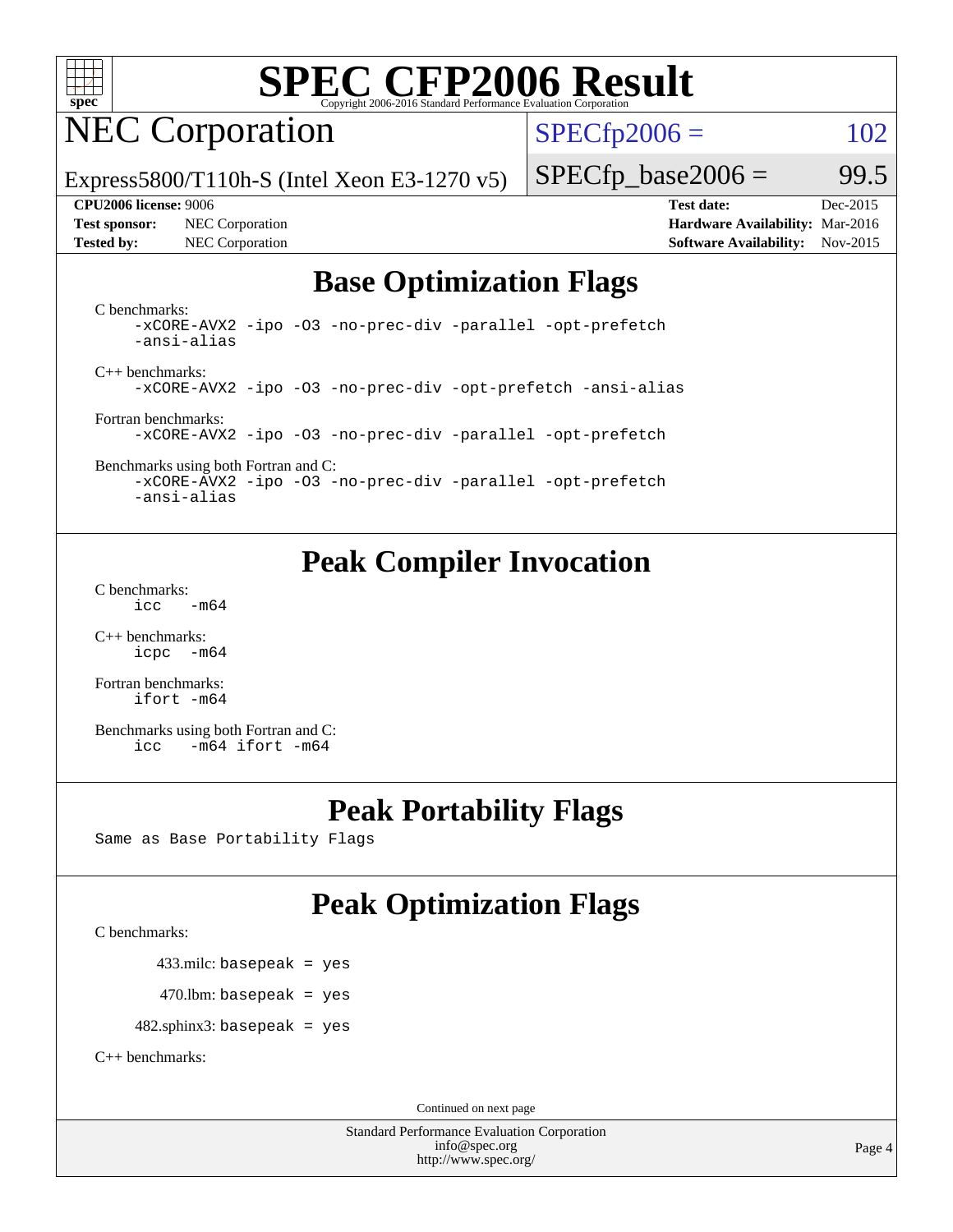

NEC Corporation

 $SPECTp2006 = 102$ 

Express5800/T110h-S (Intel Xeon E3-1270 v5)

 $SPECTp\_base2006 = 99.5$ 

**[CPU2006 license:](http://www.spec.org/auto/cpu2006/Docs/result-fields.html#CPU2006license)** 9006 **[Test date:](http://www.spec.org/auto/cpu2006/Docs/result-fields.html#Testdate)** Dec-2015 **[Test sponsor:](http://www.spec.org/auto/cpu2006/Docs/result-fields.html#Testsponsor)** NEC Corporation **NEC Corporation [Hardware Availability:](http://www.spec.org/auto/cpu2006/Docs/result-fields.html#HardwareAvailability)** Mar-2016 [Tested by:](http://www.spec.org/auto/cpu2006/Docs/result-fields.html#Testedby) NEC Corporation **[Software Availability:](http://www.spec.org/auto/cpu2006/Docs/result-fields.html#SoftwareAvailability)** Nov-2015

### **[Peak Optimization Flags \(Continued\)](http://www.spec.org/auto/cpu2006/Docs/result-fields.html#PeakOptimizationFlags)**

```
 444.namd: -xCORE-AVX2(pass 2) -prof-gen:threadsafe(pass 1)
               -ipo(pass 2) -03(pass 2) -no-prec-div(pass 2)
               -par-num-threads=1(pass 1) -prof-use(pass 2) -fno-alias
               -auto-ilp32
      447.dealII: basepeak = yes
       450.soplex: basepeak = yes
      453.povray: -xCORE-AVX2(pass 2) -prof-gen:threadsafe(pass 1)
               -no-prec-div(pass 2)-par-num-threads=1(pass 1) -prof-use(pass 2) -unroll4
               -ansi-alias
Fortran benchmarks: 
     410.bwaves: basepeak = yes 416.gamess: -xCORE-AVX2(pass 2) -prof-gen:threadsafe(pass 1)
               -ipo(pass 2) -03(pass 2) -no-prec-div(pass 2)-par-num-threads=1(pass 1) -prof-use(pass 2) -unroll2
               -inline-level=0 -scalar-rep-
      434.zeusmp: basepeak = yes
      437.leslie3d: basepeak = yes
  459.GemsFDTD: -xCORE-AVX2(pass 2) -prof-gen:threadsafe(pass 1)
               -i\text{po}(pass 2) -\tilde{O}3(pass 2)-no-prec-div(pass 2)
               -par-num-threads=1(pass 1) -prof-use(pass 2) -unroll2
               -inline-level=0 -opt-prefetch -parallel
        465.tonto: -xCORE-AVX2(pass 2) -prof-gen:threadsafe(pass 1)
               -no-prec-div(pass 2)-par-num-threads=1(pass 1) -prof-use(pass 2) -inline-calloc
               -opt-malloc-options=3 -auto -unroll4
Benchmarks using both Fortran and C: 
     435.gromacs: basepeak = yes
  436.cactusADM: basepeak = yes
      454.calculix: -xCORE-AVX2 -ipo -O3 -no-prec-div -auto-ilp32 -ansi-alias
        481 \text{.m}: basepeak = yes
```